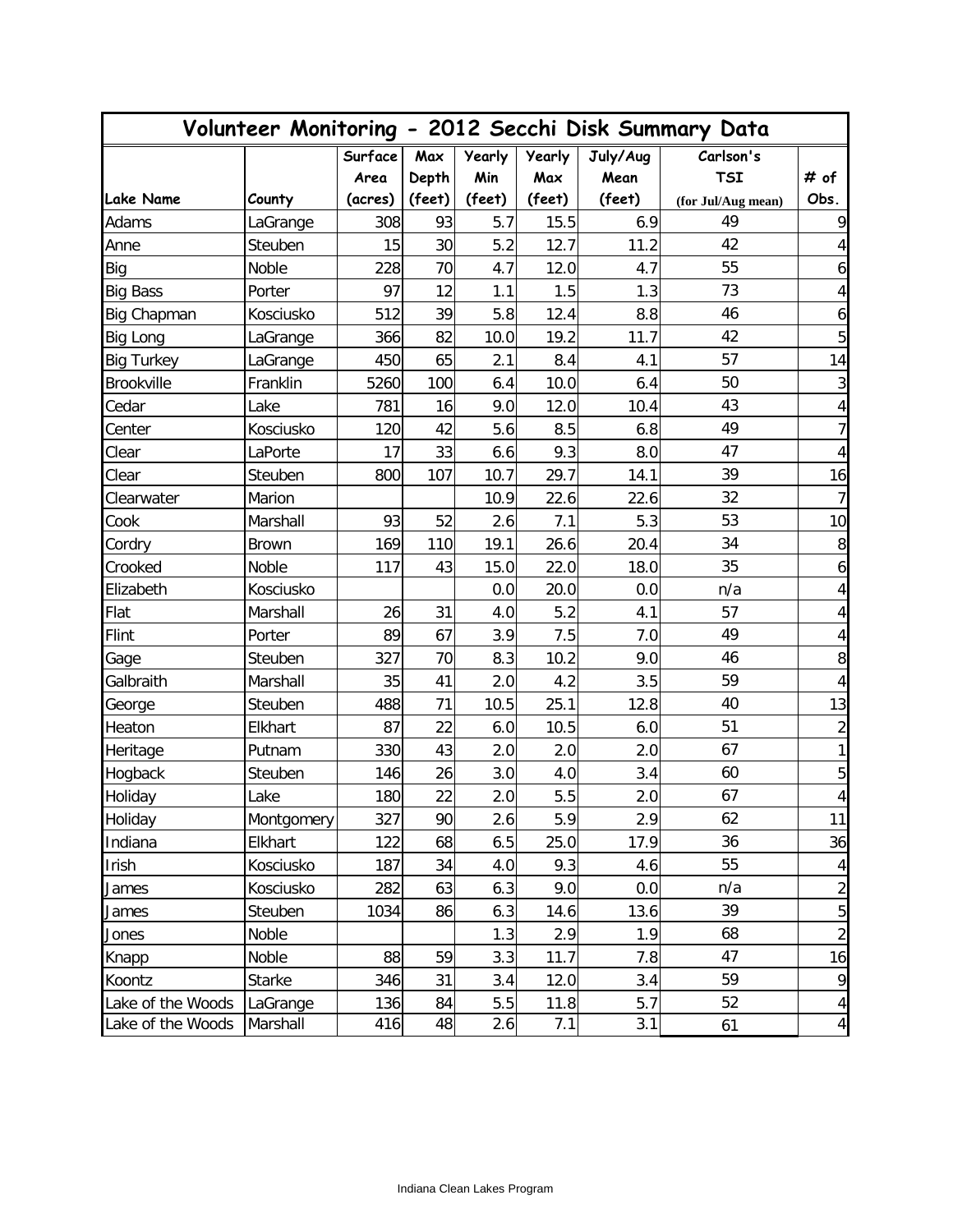| Volunteer Monitoring - 2012 Secchi Disk Summary Data |              |         |        |               |               |          |                    |                         |
|------------------------------------------------------|--------------|---------|--------|---------------|---------------|----------|--------------------|-------------------------|
|                                                      |              | Surface | Max    | <b>Yearly</b> | <b>Yearly</b> | July/Aug | Carlson's          |                         |
|                                                      |              | Area    | Depth  | Min           | Max           | Mean     | <b>TSI</b>         | # of                    |
| <b>Lake Name</b>                                     | County       | (acres) | (feet) | (feet)        | (feet)        | (feet)   | (for Jul/Aug mean) | Obs.                    |
| Lamb                                                 | Johnson      | 95      | 42     | 4.6           | 10.1          | 7.5      | 48                 | 18                      |
| Liberty Lake                                         | Hancock      |         |        | 2.0           | 4.3           | 2.4      | 64                 | $\overline{4}$          |
| Little Chapman                                       | Kosciusko    | 177     | 31     | 2.8           | 4.0           | 3.5      | 59                 | 6                       |
| Little Crooked                                       | Whitley      | 11      |        | 3.5           | 14.6          | 4.6      | 55                 | $\boldsymbol{6}$        |
| Long                                                 | Porter       | 65      | 27     | 7.5           | 8.1           | 7.8      | 48                 | $\mathbf{3}$            |
| Loomis                                               | Porter       | 62      | 55     | 3.9           | 6.1           | 4.4      | 56                 | $\overline{\mathbf{4}}$ |
| Lower Fish                                           | LaPorte      | 134     | 16     | 3.4           | 4.5           | 4.5      | 55                 | $\sqrt{3}$              |
| Manitou                                              | Fulton       | 713     | 44     | 2.6           | 5.8           | 2.8      | 62                 | $\, 8$                  |
| Martin                                               | LaGrange     | 26      | 56     | 4.7           | 10.1          | 6.5      | 50                 | $\boldsymbol{8}$        |
| Maxinkuckee                                          | Marshall     | 1854    | 88     | 7.5           | 14.7          | 8.7      | 46                 | 9                       |
| Millpond                                             | Marshall     | 168     | 36     | 3.6           | 6.8           | 4.1      | 57                 | $\overline{4}$          |
| Monroe (Upper)                                       | Monroe       | 10750   | 55     | 2.6           | 5.4           | 3.7      | 58                 | 15                      |
| Nyona                                                | Fulton       | 104     | 32     | 3.0           | 6.2           | 3.1      | 61                 | $\overline{4}$          |
| Old                                                  | Whitley      | 32      | 42     | 4.6           | 8.2           | 6.2      | 51                 | $\boldsymbol{6}$        |
| Ole Swimming Hole Morgan                             |              | 110     | 27     | 1.8           | 5.1           | 2.7      | 63                 | 14                      |
| Olin                                                 | LaGrange     | 103     | 82     | 5.7           | 8.2           | 6.8      | 49                 | $\, 8$                  |
| Oliver                                               | LaGrange     | 371     | 91     | 4.0           | 7.3           | 5.4      | 53                 | $\boldsymbol{8}$        |
| Oswego                                               | Kosciusko    | 83      | 36     | 6.4           | 8.6           | 0.0      | n/a                | $\mathbf{2}$            |
| Palestine                                            | Kosciusko    | 230     | 23     | 2.8           | 5.0           | 0.0      | n/a                | 5                       |
| Pinestone                                            | Harrison     |         |        | 4.5           | 11.8          | 5.2      | 53                 | $\mathbf 5$             |
| Pretty                                               | Marshall     | 97      | 40     | 12.0          | 22.0          | 14.3     | 39                 | 9                       |
| Rachel                                               | Kosciusko    |         |        | 8.0           | 11.0          | 8.0      | 47                 | $\overline{4}$          |
| Ridinger                                             | Kosciusko    | 55      | 12     | 3.7           | 4.5           | 4.1      | 57                 | $\sqrt{2}$              |
| Salamonie                                            | Wabash       | 2860    | 76     | 2.0           | 2.0           | 2.0      | 67                 | $\mathbf{1}$            |
| Sechrist                                             | Kosciusko    | 99      | 59     | 7.8           | 11.0          | 8.6      | 46                 | 5                       |
| Shriner                                              | Whitley      | 120     | 74     | 12.3          | 12.3          | 0.0      | n/a                | 1                       |
| Silver                                               | Steuben      | 238     | 38     | 10.1          | 12.7          | 10.7     | 43                 | $\vert$                 |
| Skinner                                              | Noble        | 125     | 32     | 1.5           | 4.6           | 2.3      | 65                 | 17                      |
| Snow                                                 | Steuben      | 422     | 84     | 6.0           | 13.9          | 9.1      | 45                 | $\mathbf{6}$            |
| Steinbarger                                          | Noble        |         |        | 5.1           | 5.2           | 5.1      | 54                 | $\overline{c}$          |
| Stone                                                | LaGrange     | 116     | 30     | 9.7           | 11.3          | 10.6     | 43                 | $\overline{7}$          |
| Sweetwater                                           | <b>Brown</b> | 275     | 100    | 18.0          | 23.0          | 20.6     | 34                 | 7                       |
| Sylvan                                               | Noble        | 125     | 32     | 9.0           | 12.6          | 0.0      | n/a                | $\mathbf{2}$            |
| Syracuse                                             | Kosciusko    | 564     | 35     | 8.3           | 11.0          | 10.5     | 43                 | 4                       |
| Tamarack                                             | Noble        |         |        | 4.5           | 4.6           | 4.5      | 55                 | $\overline{2}$          |